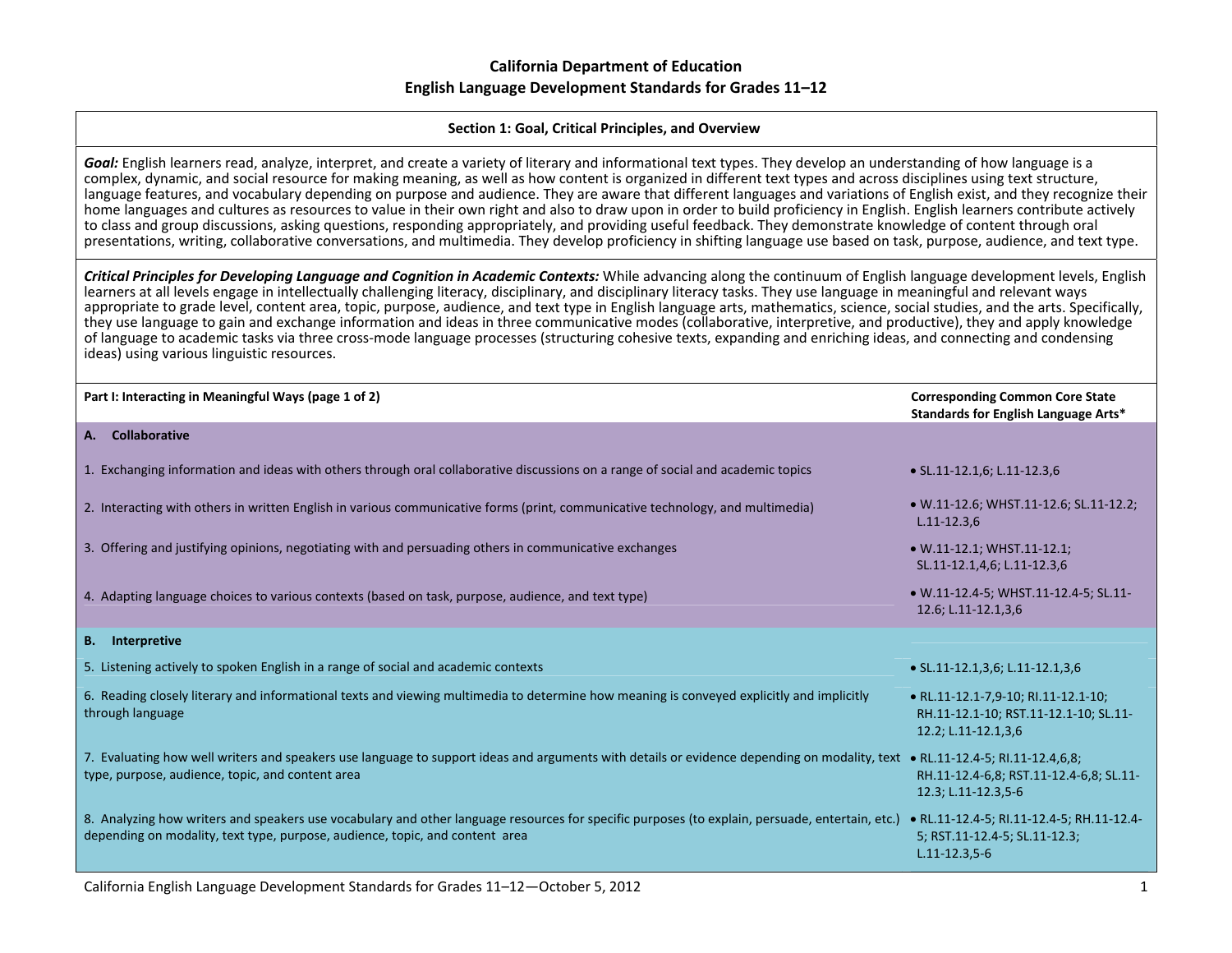| Part I: Interacting in Meaningful Ways (page 2 of 2)                                                                               | <b>Standards Corresponding Common Core</b><br>State for English Language Arts * |
|------------------------------------------------------------------------------------------------------------------------------------|---------------------------------------------------------------------------------|
| <b>Productive</b>                                                                                                                  |                                                                                 |
| 9. Expressing information and ideas in formal oral presentations on academic topic                                                 | • SL.11-12.4-6; L.11-12.1,3                                                     |
| 10. Writing literary and informational texts to present, describe, and explain ideas and information, using appropriate technology | $\bullet$ W.11-12.1-10; WHST.11-12.1-2,4-10;<br>$L.11 - 12.1 - 6$               |
| 11. Justifying own arguments and evaluating others' arguments in writing                                                           | $\bullet$ W.11-12.1,8-9; WHST.11-12.1,8-9;<br>$L.11 - 12.1 - 3.6$               |
| 12. Selecting and applying varied and precise vocabulary and language structures to effectively convey ideas                       | • W.11-12.4-5; WHST.11-12.4-5;<br>SL.11-12.4,6; L.11-12.1,3,5-6                 |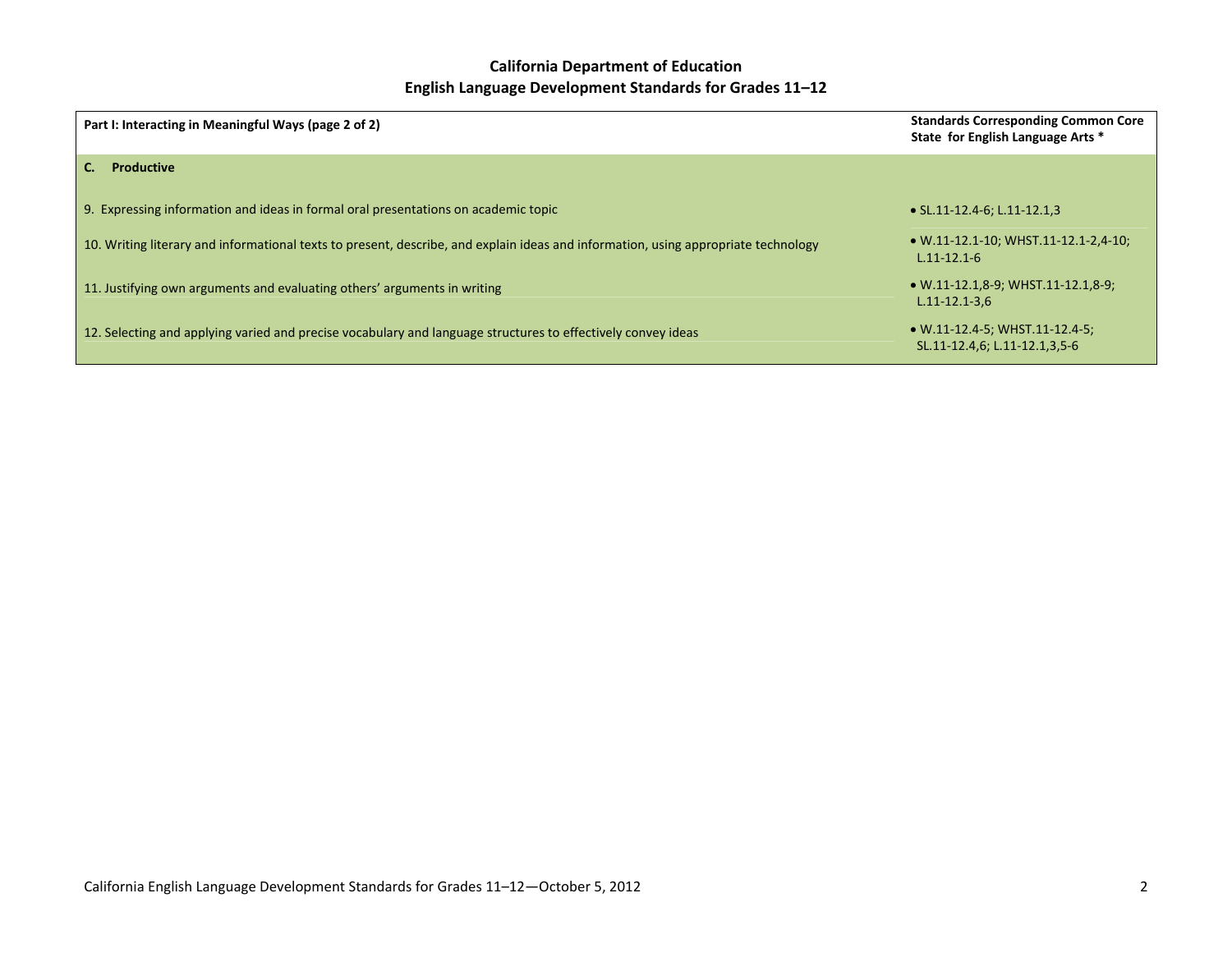| Part II: Learning About How English Works                                                                                                                                                                                                                                                                                                                                        | <b>Corresponding Common Core State</b><br>Standards for English Language Arts*                             |
|----------------------------------------------------------------------------------------------------------------------------------------------------------------------------------------------------------------------------------------------------------------------------------------------------------------------------------------------------------------------------------|------------------------------------------------------------------------------------------------------------|
| <b>Structuring Cohesive Texts</b><br>A.                                                                                                                                                                                                                                                                                                                                          |                                                                                                            |
| 1. Understanding text structure                                                                                                                                                                                                                                                                                                                                                  | • RL.11-12.5; RI.11-12.5; RH.11-12.5;<br>RST.11-12.5; W.11-12.1-5,10;<br>WHST.11-12.1-2,4-5,10; SL.11-12.4 |
| 2. Understanding cohesion                                                                                                                                                                                                                                                                                                                                                        | • RI.11-12.5; RH.11-12.5; RST.11-12.5;<br>$W.11-12.1-5,10;$<br>WHST.11-12.1-2,4-5,10; L.11-12.1,3-6        |
| <b>Expanding and Enriching Ideas</b><br><b>B.</b>                                                                                                                                                                                                                                                                                                                                |                                                                                                            |
| 3. Using verbs and verb phrases                                                                                                                                                                                                                                                                                                                                                  | • W.11-12.5; WHST.11-12.5; SL.11-12.6;<br>$L.11 - 12.1, 3 - 6$                                             |
| 4. Using nouns and noun phrases                                                                                                                                                                                                                                                                                                                                                  | • W.11-12.5; WHST.11-12.5; SL.11-12.6;<br>$L.11 - 12.1, 3 - 6$                                             |
| 5. Modifying to add details                                                                                                                                                                                                                                                                                                                                                      | • W.11-12.4-5; WHST.11-12.4-5;<br>SL.11-12.6; L.11-12.1,3-6                                                |
| <b>Connecting and Condensing Ideas</b><br>C.                                                                                                                                                                                                                                                                                                                                     |                                                                                                            |
| 6. Connecting ideas                                                                                                                                                                                                                                                                                                                                                              | • W.11-12.1-5; WHST.11-12.1-2,4-5;<br>SL.11-12.4,6; L.11-12.1,3-6                                          |
| 7. Condensing ideas                                                                                                                                                                                                                                                                                                                                                              | • W.11-12.1-5; WHST.11-12.1-2,4-5;<br>SL.11-12.4,6; L.11-12.1,3-6                                          |
| Part III: Using Foundational Literacy Skills                                                                                                                                                                                                                                                                                                                                     | $\bullet$ RF.K-1.1-4; RF.2-5.3-4 (as appropriate)                                                          |
| * The California English Language Development Standards correspond to California's Common Core State Standards for English Language Arts (ELA) and, for grades 6-12, Literacy in<br>History/Social Studies, Science, and Technical Subjects. English learners should have full access to and opportunities to learn ELA, mathematics, science, history/social studies, and other |                                                                                                            |

History/Social Studies, Science, and Technical Subjects. English learners should have full access to and opportunities to learn ELA, mathematics, science, history/social studies, and other content at the same time they are progressing toward full proficiency in English.

Note: Examples provided in specific standards are offered only as illustrative possibilities and should not be misinterpreted as the only objectives of instruction or as the only types of language English learners might or should be able to understand or produce.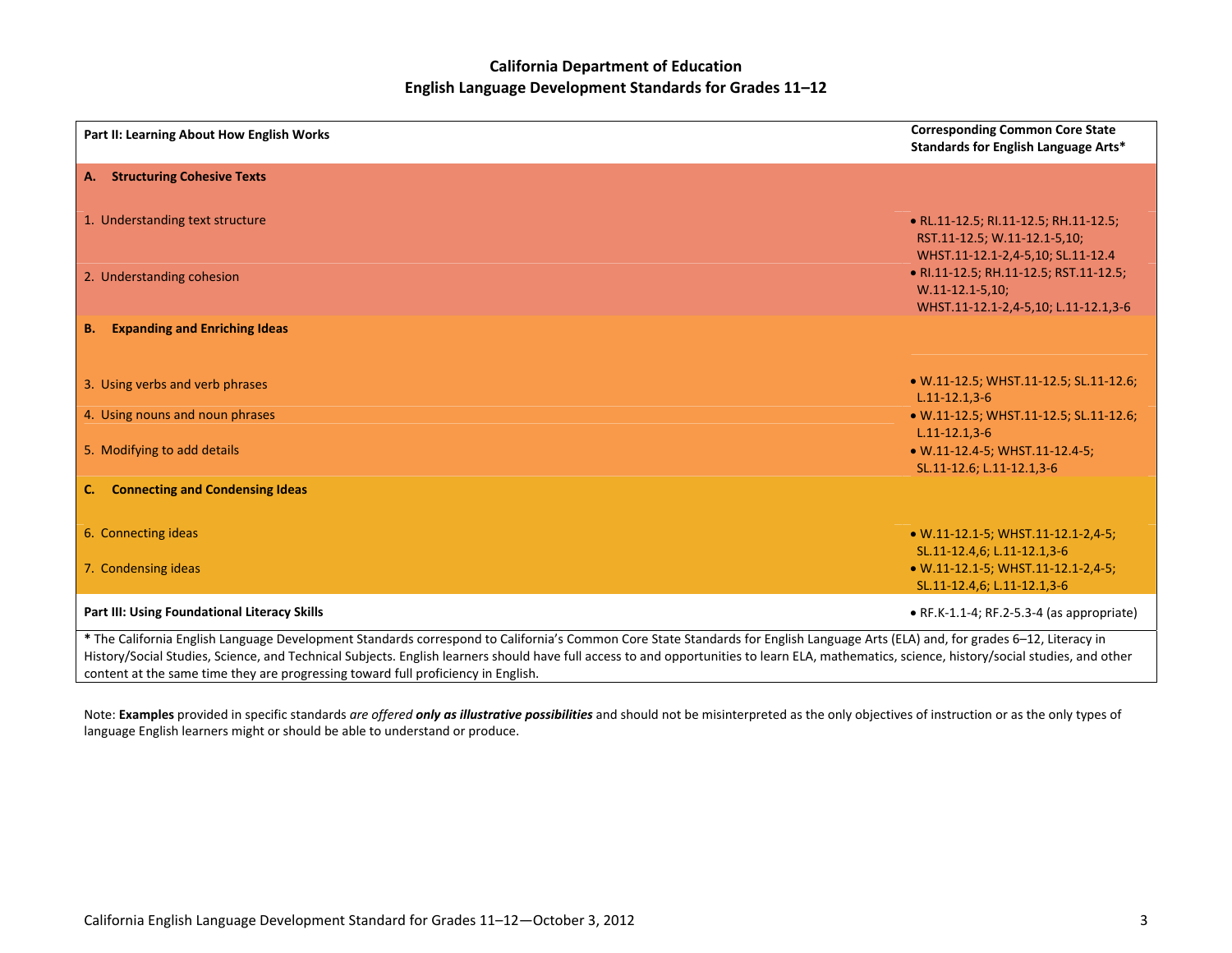| Section 2: Elaboration on Critical Principles for Developing Language & Cognition in Academic Contexts<br>Part I: Interacting in Meaningful Ways                                                                                                                                                                                                                                                                                                                                                                                                                                                                                                                                                                                                                                                                                                                                                             |                                                                                                                                                                                                                                                                                                                                                                                                                                                                                                                    |                                                                                                                                                                                                                                                                                                                                                                                                                                                                                                                                                                                                                |                                                                                                                                                                                                                                                                                                                                                                                                                                                                                                                                                                                                                                |  |  |
|--------------------------------------------------------------------------------------------------------------------------------------------------------------------------------------------------------------------------------------------------------------------------------------------------------------------------------------------------------------------------------------------------------------------------------------------------------------------------------------------------------------------------------------------------------------------------------------------------------------------------------------------------------------------------------------------------------------------------------------------------------------------------------------------------------------------------------------------------------------------------------------------------------------|--------------------------------------------------------------------------------------------------------------------------------------------------------------------------------------------------------------------------------------------------------------------------------------------------------------------------------------------------------------------------------------------------------------------------------------------------------------------------------------------------------------------|----------------------------------------------------------------------------------------------------------------------------------------------------------------------------------------------------------------------------------------------------------------------------------------------------------------------------------------------------------------------------------------------------------------------------------------------------------------------------------------------------------------------------------------------------------------------------------------------------------------|--------------------------------------------------------------------------------------------------------------------------------------------------------------------------------------------------------------------------------------------------------------------------------------------------------------------------------------------------------------------------------------------------------------------------------------------------------------------------------------------------------------------------------------------------------------------------------------------------------------------------------|--|--|
| <b>Texts and Discourse in Context</b>                                                                                                                                                                                                                                                                                                                                                                                                                                                                                                                                                                                                                                                                                                                                                                                                                                                                        |                                                                                                                                                                                                                                                                                                                                                                                                                                                                                                                    | English Language Development Level Continuum                                                                                                                                                                                                                                                                                                                                                                                                                                                                                                                                                                   |                                                                                                                                                                                                                                                                                                                                                                                                                                                                                                                                                                                                                                |  |  |
| Part I, strands 1-4 Corresponding Common<br>Core State Standards for English Language<br>Arts:<br>SL.11-12.1,6; L.11-12.3,6<br>1.<br>2.<br>W.11-12.6; WHST.11-12.6; SL.11-12.2;<br>$L.11 - 12.3,6$<br>3.<br>W.11-12.1; WHST.11-12.1;<br>SL.11-12.1,4,6; L.11-12.3,6<br>W.11-12.4-5; WHST.4-5; SL.11-12.6;<br>4.<br>$L.11-12.1,3,6$<br>Purposes for using language include:<br>Describing, entertaining, informing,<br>interpreting, analyzing, recounting,<br>explaining, persuading, negotiating,<br>justifying, evaluating, etc.<br>Text types include:<br>Informational text types include:<br>descriptions or accounts (e.g., scientific,<br>historical, economic, technical), recounts<br>(e.g., biography, memoir), information<br>reports, explanations (e.g., causal, factorial),<br>expositions (e.g., speeches, opinion pieces,<br>argument, debate), responses (e.g., literary<br>analysis), etc. | <b>Emerging</b><br>1. Exchanging information/ideas<br>Engage in conversational exchanges<br>and express ideas on familiar current<br>events and academic topics by asking<br>and answering yes-no questions and<br>wh- questions and responding using<br>phrases and short sentences.<br>of 2)<br>2. Interacting via written English<br>A. Collaborative (page 1<br>Collaborate with peers to engage in<br>short, grade-appropriate written<br>exchanges and writing projects, using<br>technology as appropriate. | <b>Expanding</b><br>1. Exchanging information/ideas<br>Contribute to class, group, and partner<br>discussions, sustaining conversations<br>on a variety of age and grade-<br>appropriate academic topics by<br>following turn-taking rules, asking and<br>answering relevant, on-topic questions,<br>affirming others, providing additional,<br>relevant information, and paraphrasing<br>key ideas.<br>2. Interacting via written English<br>Collaborate with peers to engage in<br>increasingly complex grade-<br>appropriate written exchanges and<br>writing projects, using technology as<br>appropriate. | <b>Bridging</b><br>1. Exchanging information/ideas<br>Contribute to class, group, and partner<br>discussions, sustaining conversations on<br>a variety of age and grade-appropriate<br>academic topics by following turn-taking<br>rules, asking and answering relevant,<br>on-topic questions, affirming others,<br>and providing coherent and well-<br>articulated comments and additional<br>information.<br>2. Interacting via written English<br>Collaborate with peers to engage in a<br>variety of extended written exchanges<br>and complex grade-appropriate writing<br>projects, using technology as<br>appropriate. |  |  |
| Literary text types include:<br>stories (e.g., historical fiction, myths,<br>graphic novels), poetry, drama, etc.<br><b>Audiences include:</b><br>Peers (one-to-one)<br>Small group (one-to-group)<br>Whole group (one-to-many)                                                                                                                                                                                                                                                                                                                                                                                                                                                                                                                                                                                                                                                                              |                                                                                                                                                                                                                                                                                                                                                                                                                                                                                                                    |                                                                                                                                                                                                                                                                                                                                                                                                                                                                                                                                                                                                                |                                                                                                                                                                                                                                                                                                                                                                                                                                                                                                                                                                                                                                |  |  |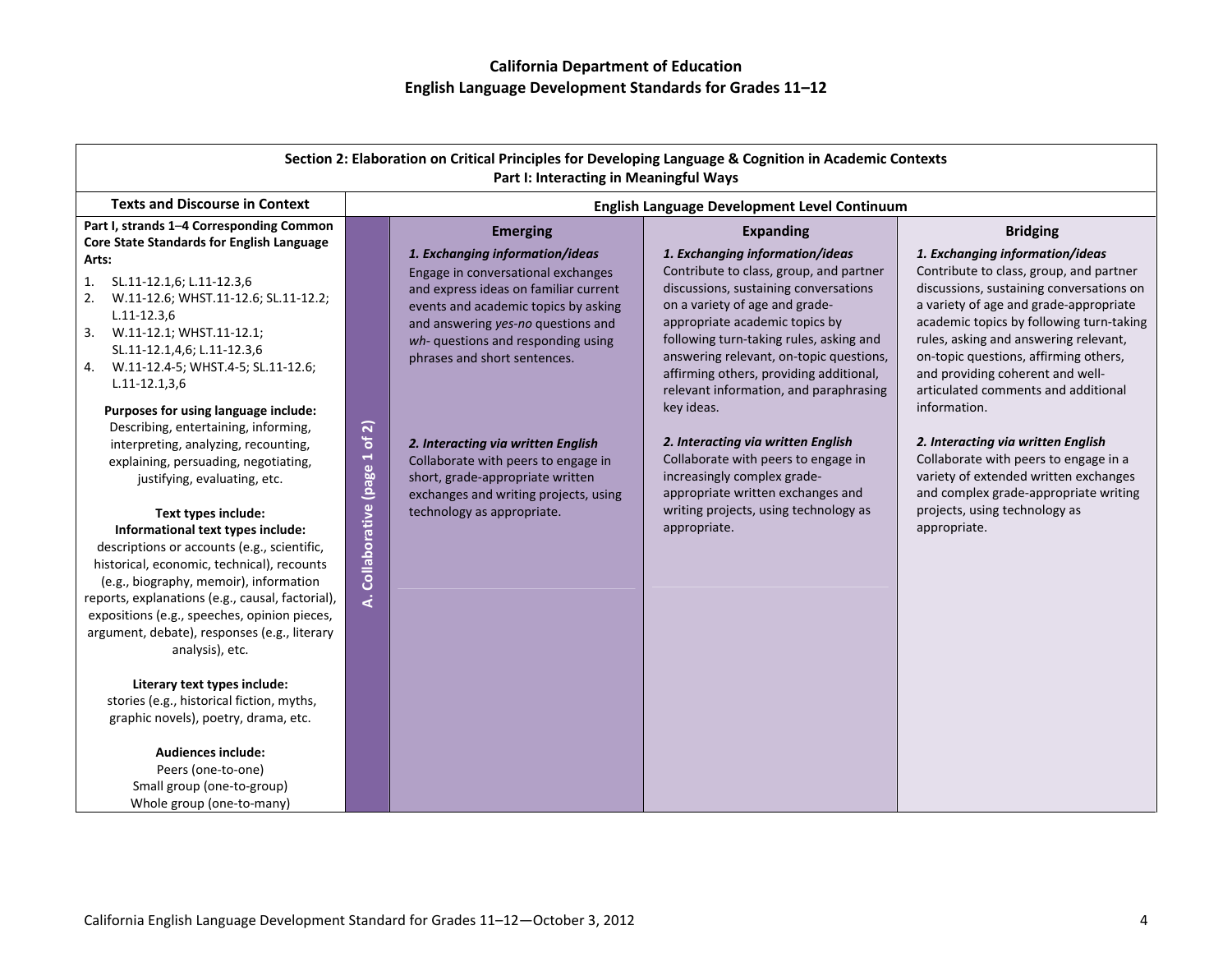| Section 2: Elaboration on Critical Principles for Developing Language & Cognition in Academic Contexts<br>Part I: Interacting in Meaningful Ways                                                                                                                                                                                                                                                          |                                                        |                                                                                                                                                                                                                                                                                                  |                                                                                                                                                                                                                                                                                                                  |                                                                                                                                                                                                                                                                                                                                                                                                                                            |  |
|-----------------------------------------------------------------------------------------------------------------------------------------------------------------------------------------------------------------------------------------------------------------------------------------------------------------------------------------------------------------------------------------------------------|--------------------------------------------------------|--------------------------------------------------------------------------------------------------------------------------------------------------------------------------------------------------------------------------------------------------------------------------------------------------|------------------------------------------------------------------------------------------------------------------------------------------------------------------------------------------------------------------------------------------------------------------------------------------------------------------|--------------------------------------------------------------------------------------------------------------------------------------------------------------------------------------------------------------------------------------------------------------------------------------------------------------------------------------------------------------------------------------------------------------------------------------------|--|
| <b>Texts and Discourse in Context</b>                                                                                                                                                                                                                                                                                                                                                                     |                                                        | English Language Development Level Continuum                                                                                                                                                                                                                                                     |                                                                                                                                                                                                                                                                                                                  |                                                                                                                                                                                                                                                                                                                                                                                                                                            |  |
| Part I, strands 1-4 Corresponding Common<br>Core State Standards for English Language                                                                                                                                                                                                                                                                                                                     |                                                        | <b>Emerging</b>                                                                                                                                                                                                                                                                                  | <b>Expanding</b>                                                                                                                                                                                                                                                                                                 | <b>Bridging</b>                                                                                                                                                                                                                                                                                                                                                                                                                            |  |
| Arts:<br>SL.11-12.1,6; L.11-12.3,6<br>1.<br>W.11-12.6; WHST.11-12.6; SL.11-12.2;<br>2.<br>$L.11 - 12.3,6$<br>W.11-12.1; WHST.11-12.1;<br>3.<br>SL.11-12.1,4,6; L.11-12.3,6<br>W.11-12.4-5; WHST.4-5; SL.11-12.6;<br>4.<br>$L.11-12.1,3,6$<br>Purposes for using language include:<br>Describing, entertaining, informing,<br>interpreting, analyzing, recounting,<br>explaining, persuading, negotiating, |                                                        | 3. Supporting opinions and persuading<br><b>others</b><br>Negotiate with or persuade others in<br>conversations (e.g., ask for clarification<br>or repetition) using learned phrases<br>(e.g., Could you repeat that please? I<br>believe) and open responses to<br>express and defend opinions. | 3. Supporting opinions and persuading<br>others<br>Negotiate with and persuade others<br>(e.g., by presenting counter-<br>arguments) in discussions and<br>conversations using learned phrases<br>(e.g., You make a valid point but my<br>view is) and open responses to<br>express and defend nuanced opinions. | 3. Supporting opinions and persuading<br>others<br>Negotiate with or persuade others in<br>discussions and conversations in<br>appropriate registers (e.g., to<br>acknowledge new information and<br>politely offer a counterpoint) using a<br>variety of learned phrases (e.g., You<br>postulate that X. However, I've reached<br>a different conclusion on this issue.) and<br>open responses to express and defend<br>nuanced opinions. |  |
| justifying, evaluating, etc.<br>Text types include:<br>Informational text types include:<br>descriptions or accounts (e.g., scientific,<br>historical, economic, technical), recounts<br>(e.g., biography, memoir), information<br>reports, explanations (e.g., causal, factorial),<br>expositions (e.g., speeches, opinion pieces,<br>argument, debate), responses (e.g., literary<br>analysis), etc.    | Collaborative (page 2 of 2)<br>$\overline{\mathbf{A}}$ | 4. Adapting language choices<br>Adjust language choices according to<br>the context (e.g., classroom,<br>community) and audience (e.g., peers,<br>teachers).                                                                                                                                     | 4. Adapting language choices<br>Adjust language choices according to<br>the context (e.g., classroom,<br>community), purpose (e.g., to<br>persuade, to provide arguments or<br>counter-arguments), task, and<br>audience (e.g., peers, teachers, guest<br>lecturer).                                             | 4. Adapting language choices<br>Adjust language choices according to<br>the task (e.g., group presentation of<br>research project), context (e.g.,<br>classroom, community), purpose (e.g.,<br>to persuade, to provide arguments or<br>counter-arguments), and audience (e.g.,<br>peers, teachers, college recruiter).                                                                                                                     |  |
| Literary text types include:<br>stories (e.g., historical fiction, myths,<br>graphic novels), poetry, drama, etc.<br><b>Audiences include:</b><br>Peers (one-to-one)<br>Small group (one-to-group)<br>Whole group (one-to-many)                                                                                                                                                                           |                                                        |                                                                                                                                                                                                                                                                                                  |                                                                                                                                                                                                                                                                                                                  |                                                                                                                                                                                                                                                                                                                                                                                                                                            |  |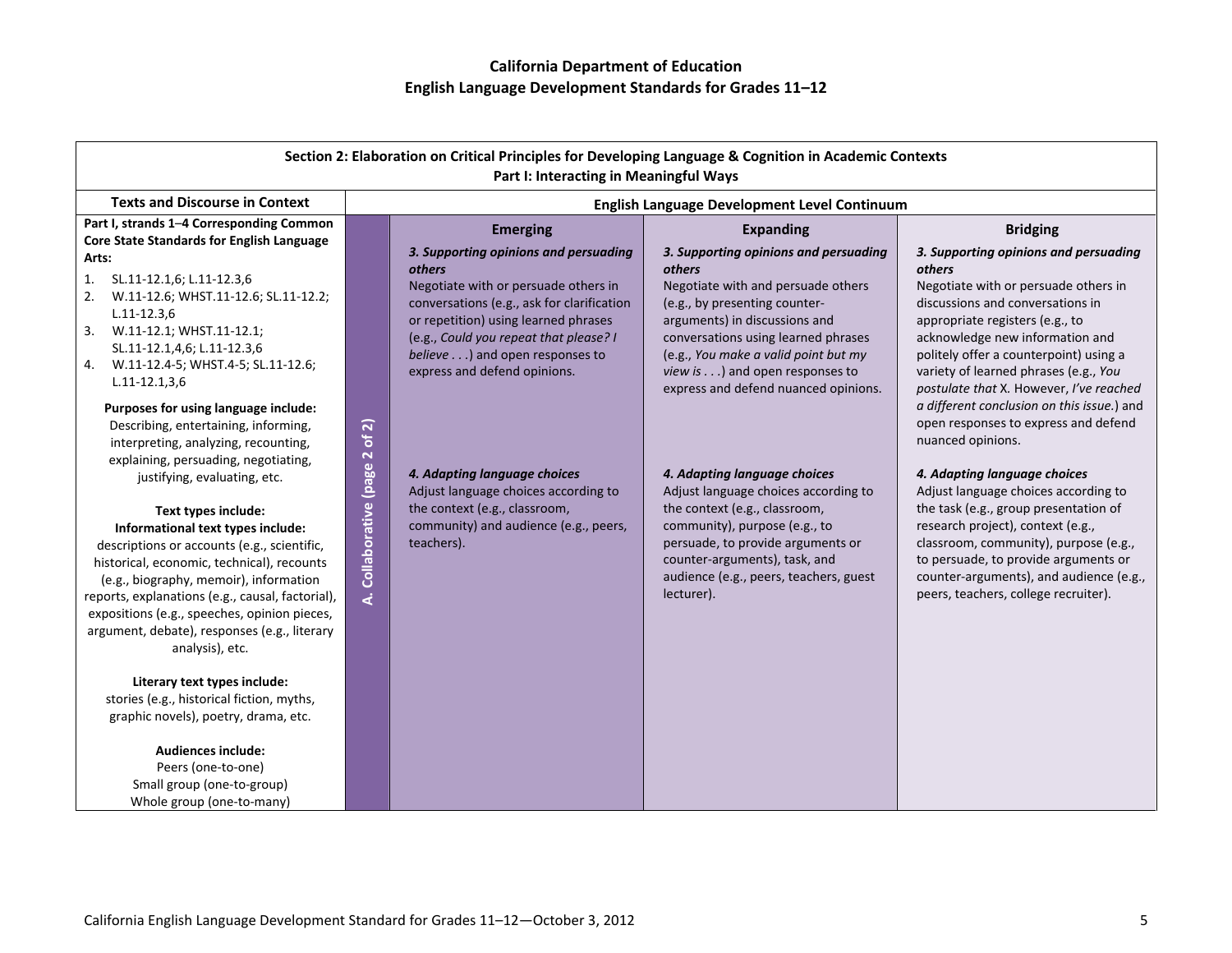| Section 2: Elaboration on Critical Principles for Developing Language & Cognition in Academic Contexts<br>Part I: Interacting in Meaningful Ways |                        |                                              |                                                                   |                                                                             |  |
|--------------------------------------------------------------------------------------------------------------------------------------------------|------------------------|----------------------------------------------|-------------------------------------------------------------------|-----------------------------------------------------------------------------|--|
| <b>Texts and Discourse in Context</b>                                                                                                            |                        | English Language Development Level Continuum |                                                                   |                                                                             |  |
| Part I, strands 5-8 Corresponding Common                                                                                                         |                        | <b>Emerging</b>                              | <b>Expanding</b>                                                  | <b>Bridging</b>                                                             |  |
| Core State Standards for English Language                                                                                                        |                        | 5. Listening actively                        | 5. Listening actively                                             | 5. Listening actively                                                       |  |
| Arts:                                                                                                                                            |                        | Demonstrate comprehension of oral            | Demonstrate comprehension of oral                                 | Demonstrate comprehension of oral                                           |  |
| 5.<br>SL.11-12.1,3,6; L.11-12.1,3,6                                                                                                              |                        | presentations and discussions on             | presentations and discussions on a                                | presentations and discussions on a                                          |  |
| 6.<br>RL.11-12.1-7,9-10; RI.11-12.1-10;                                                                                                          |                        | familiar social and academic topics by       | variety of social and academic topics by                          | variety of social and academic topics by                                    |  |
| RH.11-12.1-10; RST.11-12.1-10;                                                                                                                   |                        | asking and answering questions with          | asking and answering questions that                               | asking and answering detailed and                                           |  |
| SL.11-12.2; L.11-12.1,3,6                                                                                                                        |                        | prompting and substantial support.           | show thoughtful consideration of the                              | complex questions that show                                                 |  |
| 7.<br>RL.11-12.4-5; RI.11-12.4,6,8;                                                                                                              |                        |                                              | ideas or arguments with moderate                                  | thoughtful consideration of the ideas or                                    |  |
| RH.11-12.4-6,8; RST.11-12.4-6,8;                                                                                                                 |                        |                                              | support.                                                          | arguments with light support.                                               |  |
| SL.11-12.3; L.11-12.3,5-6                                                                                                                        |                        | 6. Reading/viewing closely                   | 6. Reading/viewing closely                                        | 6. Reading/viewing closely                                                  |  |
| 8.<br>RL.11-12.4-5; RI.11-12.4-5;                                                                                                                |                        | a) Explain ideas, phenomena, processes,      | a) Explain ideas, phenomena,                                      | a) Explain ideas, phenomena,                                                |  |
| RH.11-12.4-5; RST.11-12.4-5;                                                                                                                     |                        | and text relationships (e.g.,                | processes, and relationships within and                           | processes, and relationships within and                                     |  |
| SL.11-12.3; L.11-12.3,5-6                                                                                                                        |                        | compare/contrast, cause/effect,              | across texts (e.g., compare/contrast,                             | across texts (e.g., compare/contrast,                                       |  |
| Purposes for using language include:                                                                                                             | $\widehat{\mathbf{z}}$ | evidence-based argument) based on            | cause/effect, themes, evidence-based                              | cause/effect, themes, evidence-based                                        |  |
| Describing, entertaining, informing,                                                                                                             | <b>P</b>               | close reading of a variety of grade-         | argument) based on close reading of a                             | argument) based on close reading of a                                       |  |
| interpreting, analyzing, recounting,                                                                                                             |                        | appropriate texts, presented in various      | variety of grade-appropriate texts,                               | variety of grade-level texts, presented                                     |  |
| explaining, persuading, negotiating,                                                                                                             |                        | print and multimedia formats, using          | presented in various print and                                    | in various print and multimedia                                             |  |
| justifying, evaluating, etc.                                                                                                                     |                        | phrases, short sentences, and a select       | multimedia formats, using increasingly                            | formats, using a variety of detailed                                        |  |
|                                                                                                                                                  |                        | set of general academic and domain-          | detailed sentences, and a range of                                | sentences and precise general academic                                      |  |
| Text types include:                                                                                                                              | Interpretive (page 1   | specific words.                              | general academic and domain-specific<br>words.                    | and domain-specific words.                                                  |  |
| Informational text types include:                                                                                                                |                        |                                              |                                                                   |                                                                             |  |
| descriptions or accounts (e.g., scientific,<br>historical, economic, technical), recounts                                                        |                        | b) Explain inferences and conclusions        | b) Explain inferences and conclusions                             | b) Explain inferences and conclusions                                       |  |
| (e.g., biography, memoir), information                                                                                                           | هُ                     | drawn from close reading of grade-           | drawn from close reading of grade-                                | drawn from close reading of grade-level                                     |  |
| reports, explanations (e.g., causal,                                                                                                             |                        | appropriate texts and viewing of             | appropriate texts and viewing of                                  | texts and viewing of multimedia using a                                     |  |
| factorial), expositions (e.g., speeches,                                                                                                         |                        | multimedia, using familiar verbs (e.g.,      | multimedia using a variety of verbs and                           | variety of verbs and adverbials (e.g.,                                      |  |
| opinion pieces, argument, debate),                                                                                                               |                        | seems that).                                 | adverbials (e.g., indicates that,                                 | creates the impression that,                                                |  |
| responses (e.g., literary analysis), etc.                                                                                                        |                        |                                              | suggests, as a result).                                           | consequently).                                                              |  |
|                                                                                                                                                  |                        |                                              |                                                                   |                                                                             |  |
| Literary text types include:                                                                                                                     |                        | c) Use knowledge of morphology (e.g.,        | c) Use knowledge of morphology (e.g.,                             | c) Use knowledge of morphology (e.g.,                                       |  |
| stories (e.g., historical fiction, myths,                                                                                                        |                        | common prefixes and suffixes), context,      | affixes, Greek and Latin roots), context,                         | derivational suffixes), context,                                            |  |
| graphic novels), poetry, drama, etc.                                                                                                             |                        | reference materials, and visual cues to      | reference materials, and visual cues to                           | reference materials, and visual cues to                                     |  |
|                                                                                                                                                  |                        | determine the meaning of unknown and         | determine the meaning of unknown<br>and multiple-meaning words on | determine the meaning, including<br>figurative and connotative meanings, of |  |
| <b>Audiences include:</b>                                                                                                                        |                        | multiple-meaning words on familiar           | familiar and new topics.                                          | unknown and multiple-meaning words                                          |  |
| Peers (one-to-one)<br>Small group (one-to-group)                                                                                                 |                        | topics.                                      |                                                                   | on a variety of new topics.                                                 |  |
| Whole group (one-to-many)                                                                                                                        |                        |                                              |                                                                   |                                                                             |  |
|                                                                                                                                                  |                        |                                              |                                                                   |                                                                             |  |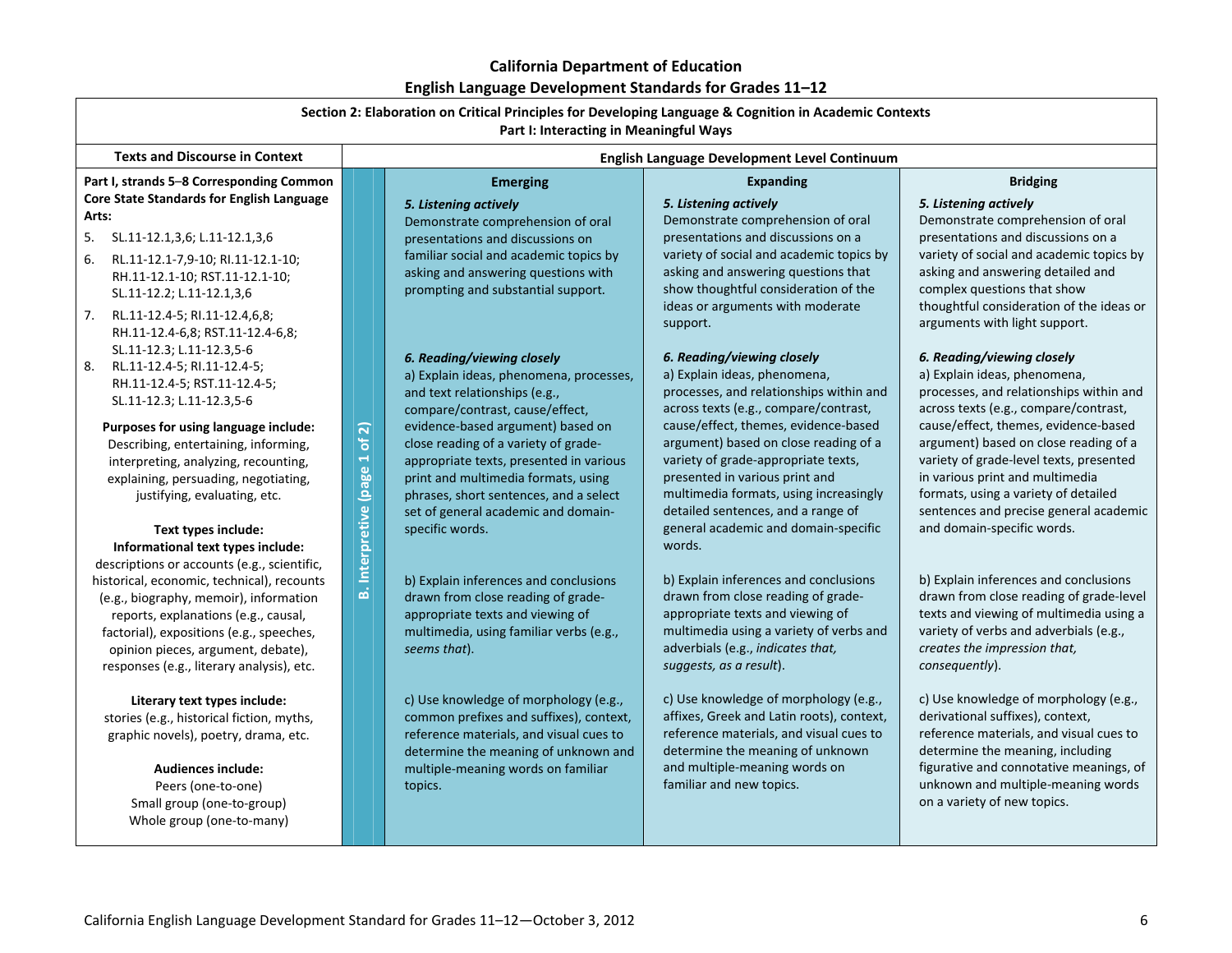| Section 2: Elaboration on Critical Principles for Developing Language & Cognition in Academic Contexts<br>Part I: Interacting in Meaningful Ways                                                                                                                                                                                                                                                                                                                                                                                                                                                                                                                                                                                                                                                                                                                                                                                                                                     |                                     |                                                                                                                                                                                                                                                                                                                                                                                                                                                                                                                                                                                 |                                                                                                                                                                                                                                                                                                                                                                                                                                                                                                                                                                                                                                                                             |                                                                                                                                                                                                                                                                                                                                                                                                                                                                                                                                                                                                                                                                               |
|--------------------------------------------------------------------------------------------------------------------------------------------------------------------------------------------------------------------------------------------------------------------------------------------------------------------------------------------------------------------------------------------------------------------------------------------------------------------------------------------------------------------------------------------------------------------------------------------------------------------------------------------------------------------------------------------------------------------------------------------------------------------------------------------------------------------------------------------------------------------------------------------------------------------------------------------------------------------------------------|-------------------------------------|---------------------------------------------------------------------------------------------------------------------------------------------------------------------------------------------------------------------------------------------------------------------------------------------------------------------------------------------------------------------------------------------------------------------------------------------------------------------------------------------------------------------------------------------------------------------------------|-----------------------------------------------------------------------------------------------------------------------------------------------------------------------------------------------------------------------------------------------------------------------------------------------------------------------------------------------------------------------------------------------------------------------------------------------------------------------------------------------------------------------------------------------------------------------------------------------------------------------------------------------------------------------------|-------------------------------------------------------------------------------------------------------------------------------------------------------------------------------------------------------------------------------------------------------------------------------------------------------------------------------------------------------------------------------------------------------------------------------------------------------------------------------------------------------------------------------------------------------------------------------------------------------------------------------------------------------------------------------|
| <b>Texts and Discourse in Context</b>                                                                                                                                                                                                                                                                                                                                                                                                                                                                                                                                                                                                                                                                                                                                                                                                                                                                                                                                                |                                     |                                                                                                                                                                                                                                                                                                                                                                                                                                                                                                                                                                                 | English Language Development Level Continuum                                                                                                                                                                                                                                                                                                                                                                                                                                                                                                                                                                                                                                |                                                                                                                                                                                                                                                                                                                                                                                                                                                                                                                                                                                                                                                                               |
| Part I, strands 5-8 Corresponding Common                                                                                                                                                                                                                                                                                                                                                                                                                                                                                                                                                                                                                                                                                                                                                                                                                                                                                                                                             |                                     | <b>Emerging</b>                                                                                                                                                                                                                                                                                                                                                                                                                                                                                                                                                                 | <b>Expanding</b>                                                                                                                                                                                                                                                                                                                                                                                                                                                                                                                                                                                                                                                            | <b>Bridging</b>                                                                                                                                                                                                                                                                                                                                                                                                                                                                                                                                                                                                                                                               |
| Core State Standards for English Language<br>Arts:<br>5. SL.11-12.1,3,6; L.11-12.1,3,6<br>6.<br>RL.11-12.1-7,9-10; RI.11-12.1-10;<br>RH.11-12.1-10; RST.11-12.1-10;<br>SL.11-12.2; L.11-12.1,3,6<br>RL.11-12.4-5; RI.11-12.4,6,8;<br>7.<br>RH.11-12.4-6,8; RST.11-12.4-6,8;<br>SL.11-12.3; L.11-12.3,5-6<br>8.<br>RL.11-12.4-5; RI.11-12.4-5;<br>RH.11-12.4-5; RST.11-12.4-5;<br>SL.11-12.3; L.11-12.3,5-6<br>Purposes for using language include:<br>Describing, entertaining, informing,<br>interpreting, analyzing, recounting,<br>explaining, persuading, negotiating,<br>justifying, evaluating, etc.<br>Text types include:<br>Informational text types include:<br>descriptions or accounts (e.g., scientific,<br>historical, economic, technical), recounts<br>(e.g., biography, memoir), information<br>reports, explanations (e.g., causal,<br>factorial), expositions (e.g., speeches,<br>opinion pieces, argument, debate),<br>responses (e.g., literary analysis), etc. | of 2)<br>Interpretive (page 2<br>۵Ò | 7. Evaluating language choices<br>Explain how successfully writers and<br>speakers structure texts and use<br>language (e.g., specific word or phrasing<br>choices) to persuade the reader (e.g., by<br>providing evidence to support claims or<br>connecting points in an argument) or<br>create other specific effects.<br>8. Analyzing language choices<br>Explain how a writer's or speaker's<br>choice of phrasing or specific words<br>(e.g., describing a character or action as<br>aggressive versus bold) produces<br>nuances or different effects on the<br>audience. | 7. Evaluating language choices<br>Explain how successfully writers and<br>speakers structure texts and use<br>language (e.g., specific word or<br>phrasing choices) to persuade the<br>reader (e.g., by providing well-worded<br>evidence to support claims or<br>connecting points in an argument in<br>specific ways) or create other specific<br>effects, with moderate support.<br>8. Analyzing language choices<br>Explain how a writer's or speaker's<br>choice of phrasing or specific words<br>(e.g., using figurative language or words<br>with multiple meanings to describe an<br>event or character) produces nuances<br>and different effects on the audience. | 7. Evaluating language choices<br>Explain how successfully writers and<br>speakers structure texts and use<br>language (e.g., specific word or<br>phrasing choices) to persuade the<br>reader (e.g., by providing well-worded<br>evidence to support claims or<br>connecting points in an argument in<br>specific ways) or create other specific<br>effects, with light support.<br>8. Analyzing language choices<br>Explain how a writer's or speaker's<br>choice of a variety of different types of<br>phrasing or words (e.g., hyperbole,<br>varying connotations, the cumulative<br>impact of word choices) produces<br>nuances and different effects on the<br>audience. |
| Literary text types include:<br>stories (e.g., historical fiction, myths,<br>graphic novels), poetry, drama, etc.<br><b>Audiences include:</b><br>Peers (one-to-one)<br>Small group (one-to-group)<br>Whole group (one-to-many)                                                                                                                                                                                                                                                                                                                                                                                                                                                                                                                                                                                                                                                                                                                                                      |                                     |                                                                                                                                                                                                                                                                                                                                                                                                                                                                                                                                                                                 |                                                                                                                                                                                                                                                                                                                                                                                                                                                                                                                                                                                                                                                                             |                                                                                                                                                                                                                                                                                                                                                                                                                                                                                                                                                                                                                                                                               |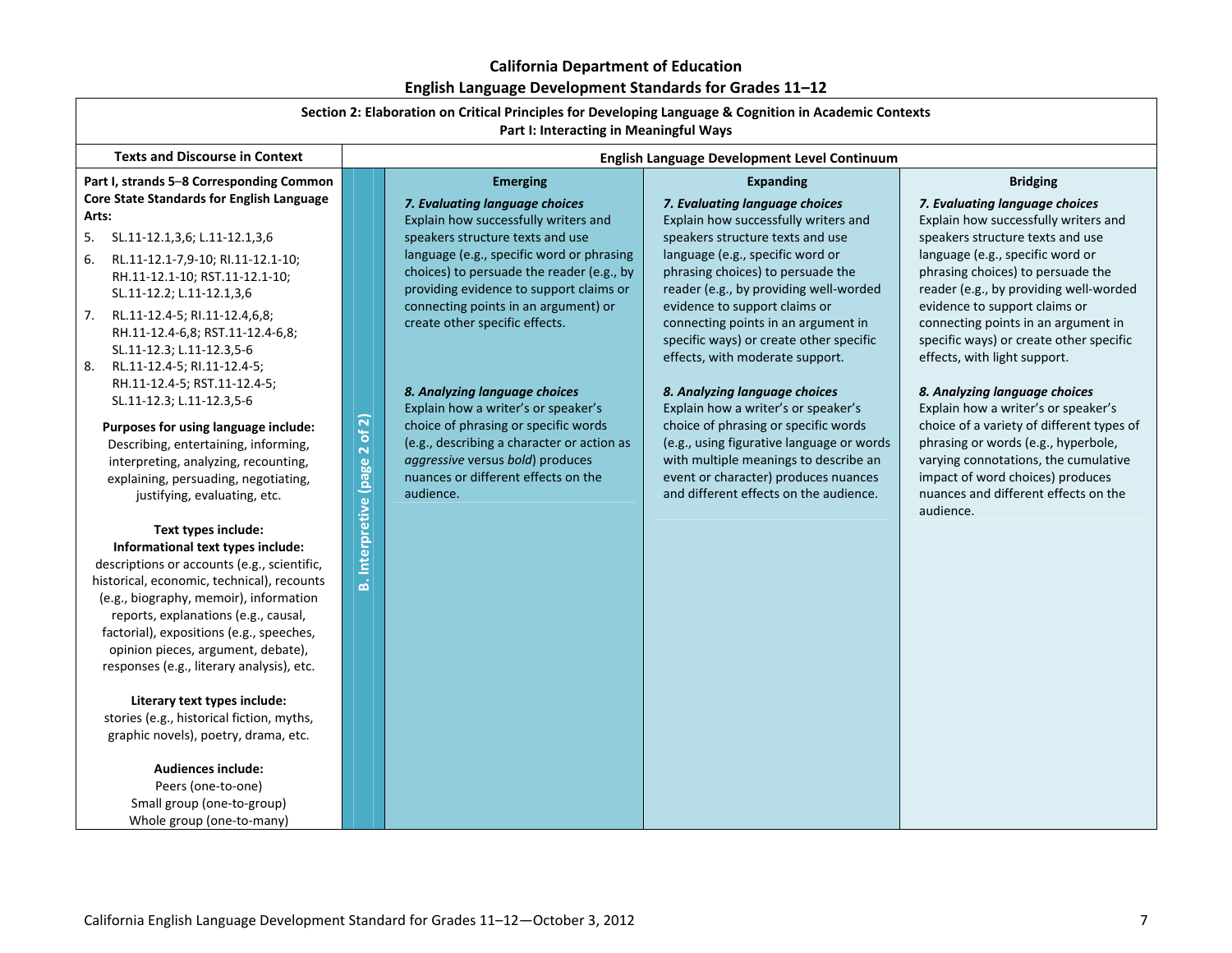| Liigiisii Laliguage Developiileilt Staliuarus IVI Graues II–IZ<br>Section 2: Elaboration on Critical Principles for Developing Language & Cognition in Academic Contexts                                                                                                                                                                                                                                                                                                                                                                                                                                                                                                                                                                                                                                                                                                                                                                                                                                                                                                                                                                           |                                                                                        |                                                                                                                                                                                                                                                                                                                                                                                                                                                                                                              |                                                                                                                                                                                                                                                                                                                                                                                                                                                                                                                                                                                                                                                                  |                                                                                                                                                                                                                                                                                                                                                                                                                                                                                                                                                                                                                                                                                                                                                   |
|----------------------------------------------------------------------------------------------------------------------------------------------------------------------------------------------------------------------------------------------------------------------------------------------------------------------------------------------------------------------------------------------------------------------------------------------------------------------------------------------------------------------------------------------------------------------------------------------------------------------------------------------------------------------------------------------------------------------------------------------------------------------------------------------------------------------------------------------------------------------------------------------------------------------------------------------------------------------------------------------------------------------------------------------------------------------------------------------------------------------------------------------------|----------------------------------------------------------------------------------------|--------------------------------------------------------------------------------------------------------------------------------------------------------------------------------------------------------------------------------------------------------------------------------------------------------------------------------------------------------------------------------------------------------------------------------------------------------------------------------------------------------------|------------------------------------------------------------------------------------------------------------------------------------------------------------------------------------------------------------------------------------------------------------------------------------------------------------------------------------------------------------------------------------------------------------------------------------------------------------------------------------------------------------------------------------------------------------------------------------------------------------------------------------------------------------------|---------------------------------------------------------------------------------------------------------------------------------------------------------------------------------------------------------------------------------------------------------------------------------------------------------------------------------------------------------------------------------------------------------------------------------------------------------------------------------------------------------------------------------------------------------------------------------------------------------------------------------------------------------------------------------------------------------------------------------------------------|
| <b>Texts and Discourse in Context</b>                                                                                                                                                                                                                                                                                                                                                                                                                                                                                                                                                                                                                                                                                                                                                                                                                                                                                                                                                                                                                                                                                                              | Part I: Interacting in Meaningful Ways<br>English Language Development Level Continuum |                                                                                                                                                                                                                                                                                                                                                                                                                                                                                                              |                                                                                                                                                                                                                                                                                                                                                                                                                                                                                                                                                                                                                                                                  |                                                                                                                                                                                                                                                                                                                                                                                                                                                                                                                                                                                                                                                                                                                                                   |
| Part I, strands 9-12 Corresponding Common<br>Core State Standards for English Language<br>Arts:<br>SL.11-12.4-6; L.11-12.1,3<br>9.<br>10. W.11-12.1-10; WHST.11-12.1-2,4-10;<br>$L.11 - 12.1 - 6$<br>11. W.11-12.1,8-9; WHST.11-12.1,8-9; L.11-<br>$12.1 - 3.6$<br>12. W.11-12.4-5; WHST.11-12.4-5; SL.11-<br>12.4,6; L.11-12.1,3,5-6<br>Purposes for using language include:<br>Describing, entertaining, informing,<br>interpreting, analyzing, recounting, explaining,<br>persuading, negotiating, justifying, evaluating,<br>etc.<br>Text types include:<br>Informational text types include:<br>descriptions or accounts (e.g., scientific,<br>historical, economic, technical), recounts (e.g.,<br>biography, memoir), information reports,<br>explanations (e.g., causal, factorial),<br>expositions (e.g., speeches, opinion pieces,<br>argument, debate), responses (e.g., literary<br>analysis), etc.<br>Literary text types include:<br>stories (e.g., historical fiction, myths, graphic<br>novels), poetry, drama, etc.<br><b>Audiences include:</b><br>Peers (one-to-one)<br>Small group (one-to-group)<br>Whole group (one-to-many) | of2)<br>Productive (page 1<br>ن                                                        | <b>Emerging</b><br>9. Presenting<br>Plan and deliver brief oral<br>presentations and reports on<br>grade-appropriate topics that<br>present evidence and facts to<br>support ideas.<br>10. Writing<br>a) Write short literary and<br>informational texts (e.g., an<br>argument about free speech)<br>collaboratively (e.g., with peers)<br>and independently.<br>b) Write brief summaries of texts<br>and experiences using complete<br>sentences and key words (e.g.,<br>from notes or graphic organizers). | <b>Expanding</b><br>9. Presenting<br>Plan and deliver a variety of oral<br>presentations and reports on grade-<br>appropriate topics that present<br>evidence and facts to support ideas<br>using growing understanding of<br>register.<br>10. Writing<br>a) Write longer literary and<br>informational texts (e.g., an argument<br>about free speech) collaboratively<br>(e.g., with peers) and independently<br>using appropriate text organization<br>and growing understanding of register.<br>b) Write increasingly concise<br>summaries of texts and experiences<br>using complete sentences and key<br>words (e.g., from notes or graphic<br>organizers). | <b>Bridging</b><br>9. Presenting<br>Plan and deliver a variety of oral<br>presentations and reports on grade-<br>appropriate topics that express complex<br>and abstract ideas, well supported by<br>evidence and reasoning, and are delivered<br>using an appropriate level of formality and<br>understanding of register.<br>10. Writing<br>a) Write longer and more detailed literary<br>and informational texts (e.g., an argument<br>about free speech) collaboratively (e.g.,<br>with peers) and independently using<br>appropriate text organization and register.<br>b) Write clear and coherent summaries of<br>texts and experiences using complete and<br>concise sentences and key words (e.g.,<br>from notes or graphic organizers). |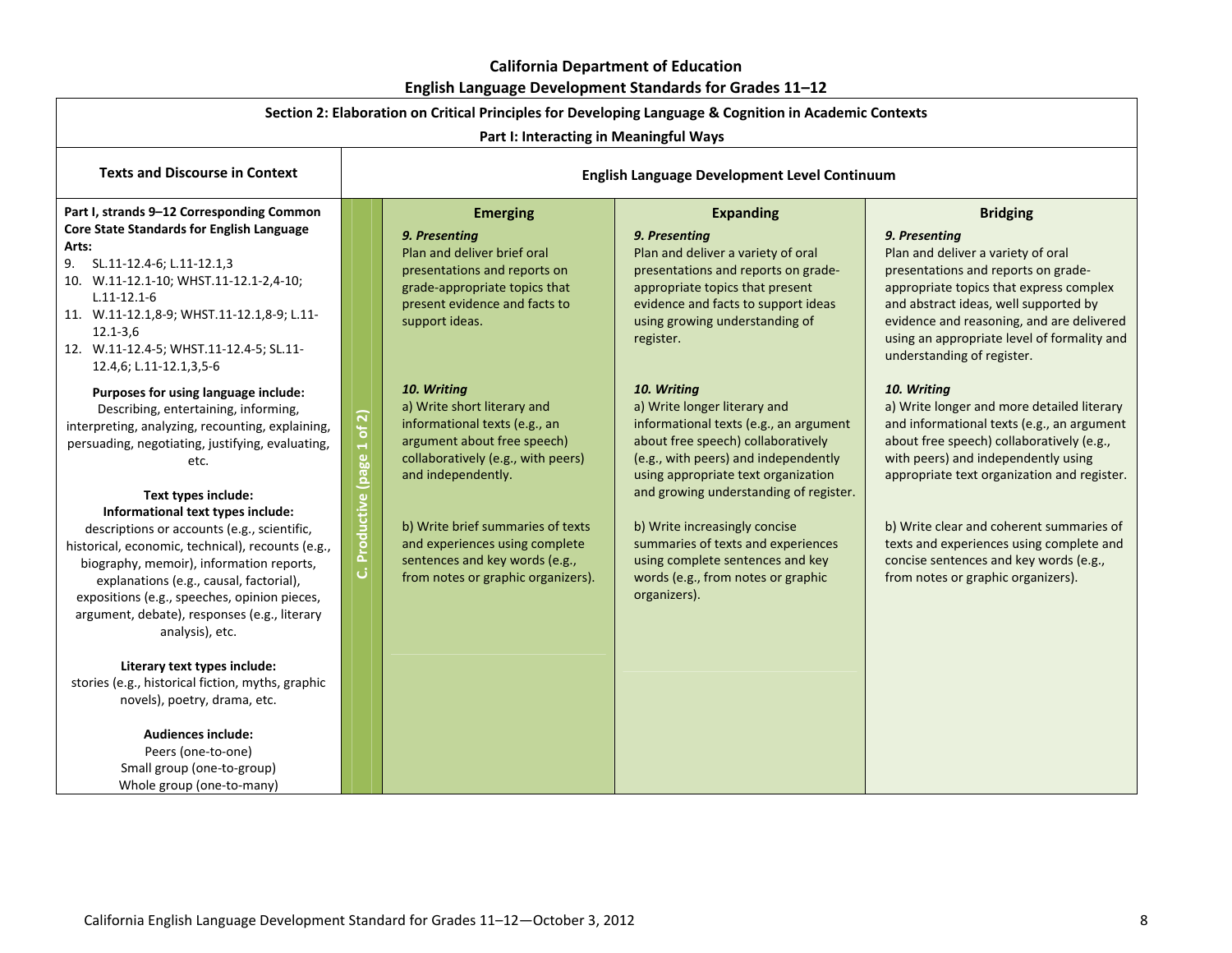| Section 2: Elaboration on Critical Principles for Developing Language & Cognition in Academic Contexts                                                                                                                                                                                                                                              |                                     |                                                                                                                                                                                       |                                                                                                                                                                                                                                       |                                                                                                                                                                                                                                                                                            |  |
|-----------------------------------------------------------------------------------------------------------------------------------------------------------------------------------------------------------------------------------------------------------------------------------------------------------------------------------------------------|-------------------------------------|---------------------------------------------------------------------------------------------------------------------------------------------------------------------------------------|---------------------------------------------------------------------------------------------------------------------------------------------------------------------------------------------------------------------------------------|--------------------------------------------------------------------------------------------------------------------------------------------------------------------------------------------------------------------------------------------------------------------------------------------|--|
| Part I: Interacting in Meaningful Ways                                                                                                                                                                                                                                                                                                              |                                     |                                                                                                                                                                                       |                                                                                                                                                                                                                                       |                                                                                                                                                                                                                                                                                            |  |
| <b>Texts and Discourse in Context</b>                                                                                                                                                                                                                                                                                                               |                                     | English Language Development Level Continuum                                                                                                                                          |                                                                                                                                                                                                                                       |                                                                                                                                                                                                                                                                                            |  |
| Part I, strands 9-12 Corresponding Common<br><b>Core State Standards for English Language</b><br>Arts:<br>9.<br>SL.11-12.4-6; L.11-12.1,3<br>10. W.11-12.1-10; WHST.11-12.1-2,4-10;<br>$L.11 - 12.1 - 6$<br>11. W.11-12.1,8-9; WHST.11-12.1,8-9;<br>$L.11 - 12.1 - 3.6$<br>12. W.11-12.4-5; WHST.11-12.4-5;                                         |                                     | <b>Emerging</b><br>11. Justifying/arguing<br>a) Justify opinions by articulating<br>some textual evidence or<br>background knowledge with visual<br>support.                          | <b>Expanding</b><br>11. Justifying/arguing<br>a) Justify opinions and positions or<br>persuade others by making<br>connections between ideas and<br>articulating relevant textual evidence<br>or background knowledge.                | <b>Bridging</b><br>11. Justifying/arguing<br>a) Justify opinions or persuade others by<br>making connections and distinctions<br>between ideas and texts and articulating<br>sufficient, detailed and relevant textual<br>evidence or background knowledge, using<br>appropriate register. |  |
| SL.11-12.4,6; L.11-12.1,3,5-6<br>Purposes for using language include:<br>Describing, entertaining, informing,<br>interpreting, analyzing, recounting, explaining,<br>persuading, negotiating, justifying, evaluating,<br>etc.                                                                                                                       | of2)<br>$\bar{\textbf{N}}$<br>(page | b) Express attitude and opinions or<br>temper statements with familiar<br>modal expressions (e.g., can, may).<br>12. Selecting language resources<br>a) Use familiar general academic | b) Express attitude and opinions or<br>temper statements with a variety of<br>familiar modal expressions (e.g.,<br>possibly/likely, could/would).<br>12. Selecting language resources<br>a) Use an increasing variety of grade-       | b) Express attitude and opinions or<br>temper statements with nuanced modal<br>expressions (e.g., possibly/potentially/<br>certainly/absolutely, should/might).<br>12. Selecting language resources<br>a) Use a variety of grade-appropriate                                               |  |
| Text types include:<br>Informational text types include:<br>descriptions or accounts (e.g., scientific,<br>historical, economic, technical), recounts (e.g.,<br>biography, memoir), information reports,<br>explanations (e.g., causal, factorial),<br>expositions (e.g., speeches, opinion pieces,<br>argument, debate), responses (e.g., literary | <b>Productive</b><br>ان             | (e.g., temperature, document) and<br>domain-specific (e.g., cell, the<br>Depression) words to create clear<br>spoken and written texts.                                               | appropriate general academic (e.g.,<br>fallacy, dissuade) and domain-specific<br>(e.g., chromosome, federalism)<br>academic words accurately and<br>appropriately when producing<br>increasingly complex written and<br>spoken texts. | general (e.g., alleviate, salutary) and<br>domain-specific (e.g., soliloquy,<br>microorganism) academic words and<br>phrases, including persuasive language,<br>accurately and appropriately when<br>producing complex written and spoken<br>texts.                                        |  |
| analysis), etc.<br>Literary text types include:<br>stories (e.g., historical fiction, myths, graphic<br>novels), poetry, drama, etc.<br>Audiences include:<br>Peers (one-to-one)<br>Small group (one-to-group)<br>Whole group (one-to-many)                                                                                                         |                                     | b) Use knowledge of morphology to<br>appropriately select basic affixes<br>(e.g., The news media relies on<br>official sources.).                                                     | b) Use knowledge of morphology to<br>appropriately select affixes in a<br>growing number of ways to<br>manipulate language (e.g., The cardiac<br>muscle works continuously.).                                                         | b) Use knowledge of morphology to<br>appropriately select affixes in a variety of<br>ways to manipulate language (e.g.,<br>changing inaugurate to inauguration).                                                                                                                           |  |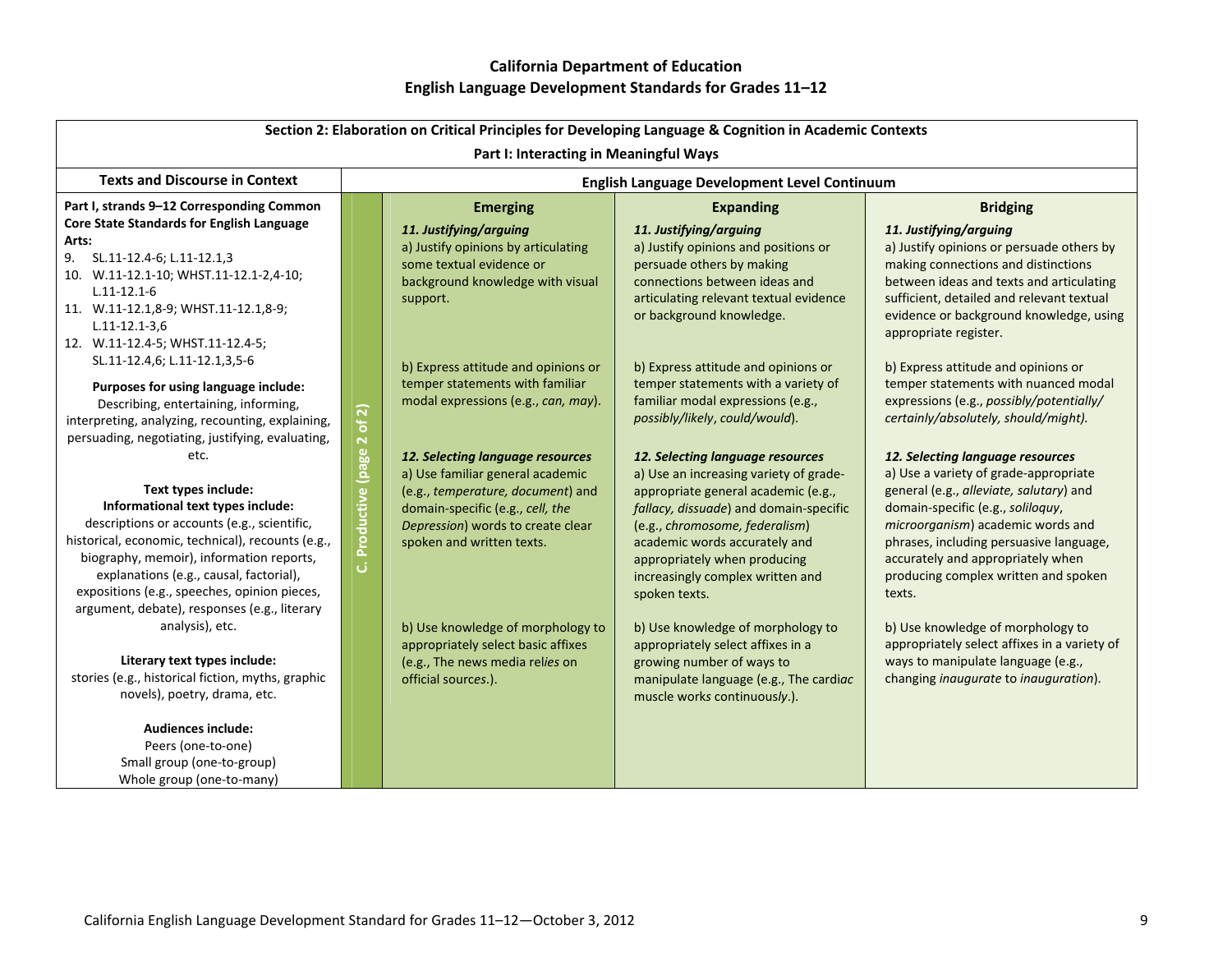| Section 2: Elaboration on Critical Principles for Developing Language & Cognition in Academic Contexts<br>Part II: Learning About How English Works                                                                                                                                                                                                                                                                                                                                                                                                                                                                                                                                                                                                                                                                                                                                                                                                                                                                                                                                                                                            |                               |                                                                                                                                                                                                                                                                                                                                                                                                                                                                                                                                                                                                                                                                                                                                                                                                                                                                                                                                             |                                                                                                                                                                                                                                                                                                                                                                                                                                                                                                                                                                                                                                                                                                                                                                                                                                                                                                                                                                                                                                                                                                                              |                                                                                                                                                                                                                                                                                                                                                                                                                                                                                                                                                                                                                                                                                                                                                                                                                                                                                                                                                                                                                                                                                                                                       |  |  |
|------------------------------------------------------------------------------------------------------------------------------------------------------------------------------------------------------------------------------------------------------------------------------------------------------------------------------------------------------------------------------------------------------------------------------------------------------------------------------------------------------------------------------------------------------------------------------------------------------------------------------------------------------------------------------------------------------------------------------------------------------------------------------------------------------------------------------------------------------------------------------------------------------------------------------------------------------------------------------------------------------------------------------------------------------------------------------------------------------------------------------------------------|-------------------------------|---------------------------------------------------------------------------------------------------------------------------------------------------------------------------------------------------------------------------------------------------------------------------------------------------------------------------------------------------------------------------------------------------------------------------------------------------------------------------------------------------------------------------------------------------------------------------------------------------------------------------------------------------------------------------------------------------------------------------------------------------------------------------------------------------------------------------------------------------------------------------------------------------------------------------------------------|------------------------------------------------------------------------------------------------------------------------------------------------------------------------------------------------------------------------------------------------------------------------------------------------------------------------------------------------------------------------------------------------------------------------------------------------------------------------------------------------------------------------------------------------------------------------------------------------------------------------------------------------------------------------------------------------------------------------------------------------------------------------------------------------------------------------------------------------------------------------------------------------------------------------------------------------------------------------------------------------------------------------------------------------------------------------------------------------------------------------------|---------------------------------------------------------------------------------------------------------------------------------------------------------------------------------------------------------------------------------------------------------------------------------------------------------------------------------------------------------------------------------------------------------------------------------------------------------------------------------------------------------------------------------------------------------------------------------------------------------------------------------------------------------------------------------------------------------------------------------------------------------------------------------------------------------------------------------------------------------------------------------------------------------------------------------------------------------------------------------------------------------------------------------------------------------------------------------------------------------------------------------------|--|--|
| <b>Texts and Discourse in Context</b>                                                                                                                                                                                                                                                                                                                                                                                                                                                                                                                                                                                                                                                                                                                                                                                                                                                                                                                                                                                                                                                                                                          |                               | English Language Development Level Continuum                                                                                                                                                                                                                                                                                                                                                                                                                                                                                                                                                                                                                                                                                                                                                                                                                                                                                                |                                                                                                                                                                                                                                                                                                                                                                                                                                                                                                                                                                                                                                                                                                                                                                                                                                                                                                                                                                                                                                                                                                                              |                                                                                                                                                                                                                                                                                                                                                                                                                                                                                                                                                                                                                                                                                                                                                                                                                                                                                                                                                                                                                                                                                                                                       |  |  |
| Part II, strands 1-2 Corresponding<br><b>Common Core State Standards for English</b><br>Language Arts:<br>RL.11-12.5; RI.11-12.5; RH.11-12.5;<br>1.<br>RST.11-12.5; W.11-12.1-5,10;<br>WHST.11-12.1-2,4-5,10; SL.11-12.4<br>2.<br>RI.11-12.5; RH.11-12.5; RST.11-12.5;<br>W.11-12.1-5,10;<br>WHST.11-12.1-2,4-5,10; L.11-12.1,3-6<br>Purposes for using language include:<br>Describing, entertaining, informing,<br>interpreting, analyzing, recounting,<br>explaining, persuading, negotiating,<br>justifying, evaluating, etc.<br>Text types include:<br>Informational text types include:<br>descriptions or accounts (e.g., scientific,<br>historical, economic, technical), recounts<br>(e.g., biography, memoir), information<br>reports, explanations (e.g., causal,<br>factorial), expositions (e.g., speeches,<br>opinion pieces, argument, debate),<br>responses (e.g., literary analysis), etc.<br>Literary text types include:<br>stories (e.g., historical fiction, myths,<br>graphic novels), poetry, drama, etc.<br><b>Audiences include:</b><br>Peers (one-to-one)<br>Small group (one-to-group)<br>Whole group (one-to-many) | A. Structuring Cohesive Texts | <b>Emerging</b><br>1. Understanding text structure<br>Apply analysis of the organizational<br>structure of different text types (e.g.,<br>how arguments are organized by<br>establishing clear relationships<br>among claims, counterclaims,<br>reasons, and evidence) to<br>comprehending texts and to writing<br>brief arguments, informative/<br>explanatory texts, and narratives.<br>2. Understanding cohesion<br>a) Apply knowledge of familiar<br>language resources for referring to<br>make texts more cohesive (e.g., using<br>pronouns or synonyms to refer back<br>to characters or concepts introduced<br>earlier) to comprehending and<br>writing brief texts.<br>b) Apply knowledge of familiar<br>language resources for linking ideas,<br>events, or reasons throughout a text<br>(e.g., using connecting/transition<br>words and phrases, such as first,<br>second, finally) to comprehending<br>and writing brief texts. | <b>Expanding</b><br>1. Understanding text structure<br>Apply analysis of the organizational<br>structure of different text types (e.g.,<br>how arguments are organized by<br>establishing clear relationships among<br>claims, counterclaims, reasons, and<br>evidence) to comprehending texts and<br>to writing increasingly clear and<br>cohesive arguments, informative/<br>explanatory texts, and narratives.<br>2. Understanding cohesion<br>a) Apply knowledge of a growing<br>number of language resources for<br>referring to make texts more cohesive<br>(e.g., using nominalizations to refer back<br>to an action or activity described earlier)<br>to comprehending texts and to writing<br>increasingly cohesive texts for specific<br>purposes and audiences.<br>b) Apply knowledge of familiar language<br>resources for linking ideas, events, or<br>reasons throughout a text (e.g., using<br>connecting/transition words and<br>phrases, such as meanwhile, however,<br>on the other hand) to comprehending<br>texts and to writing increasingly<br>cohesive texts for specific purposes and<br>audiences. | <b>Bridging</b><br>1. Understanding text structure<br>Apply analysis of the organizational<br>structure of different text types (e.g.,<br>how arguments are organized by<br>establishing clear relationships among<br>claims, counterclaims, reasons, and<br>evidence) to comprehending texts and<br>to writing clear and cohesive<br>arguments, informative/explanatory<br>texts, and narratives.<br>2. Understanding cohesion<br>a) Apply knowledge of a variety of<br>resources for referring to make texts<br>more cohesive (e.g., using<br>nominalization, paraphrases, or<br>summaries to reference or recap an idea<br>or explanation provided earlier) to<br>comprehending grade-level texts and to<br>writing clear and cohesive texts for<br>specific purposes and audiences.<br>b) Apply knowledge of familiar language<br>resources for linking ideas, events, or<br>reasons throughout a text (e.g., using<br>connecting/transition words and<br>phrases, such as on the contrary, in<br>addition, moreover) to comprehending<br>grade-level texts and writing cohesive<br>texts for specific purposes and<br>audiences. |  |  |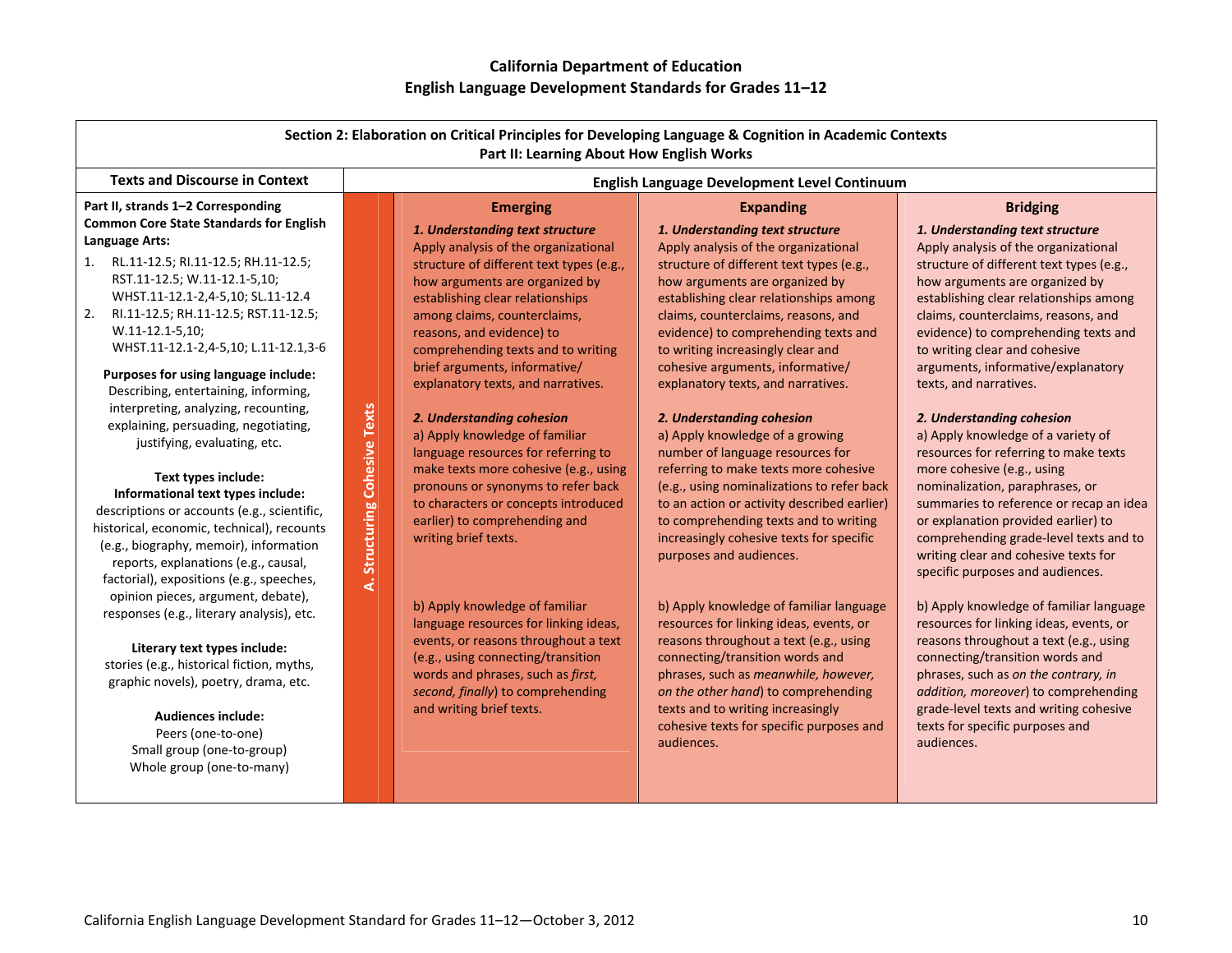| Section 2: Elaboration on Critical Principles for Developing Language & Cognition in Academic Contexts                                                                                                                                                                                                                    |                                                 |                                                                                                                        |                                                                                                                                                                                                  |                                                                                                                                                                                                                                         |  |  |
|---------------------------------------------------------------------------------------------------------------------------------------------------------------------------------------------------------------------------------------------------------------------------------------------------------------------------|-------------------------------------------------|------------------------------------------------------------------------------------------------------------------------|--------------------------------------------------------------------------------------------------------------------------------------------------------------------------------------------------|-----------------------------------------------------------------------------------------------------------------------------------------------------------------------------------------------------------------------------------------|--|--|
| Part II: Learning About How English Works                                                                                                                                                                                                                                                                                 |                                                 |                                                                                                                        |                                                                                                                                                                                                  |                                                                                                                                                                                                                                         |  |  |
| <b>Texts and Discourse in Context</b>                                                                                                                                                                                                                                                                                     |                                                 | English Language Development Level Continuum                                                                           |                                                                                                                                                                                                  |                                                                                                                                                                                                                                         |  |  |
| Part II, strands 3-5 Corresponding<br><b>Common Core State Standards for English</b><br>Language Arts:                                                                                                                                                                                                                    |                                                 | <b>Emerging</b><br>3. Using verbs and verb phrases                                                                     | <b>Expanding</b><br>3. Using verbs and verb phrases                                                                                                                                              | <b>Bridging</b><br>3. Using verbs and verb phrases                                                                                                                                                                                      |  |  |
| 3. W.11-12.5; WHST.11-12.5; SL.11-12.6;<br>$L.11 - 12.1, 3 - 6$                                                                                                                                                                                                                                                           |                                                 | Use a variety of verbs in different<br>tenses (e.g., past, present, future) and<br>aspects (e.g., simple, progressive) | Use a variety of verbs in different tenses<br>(e.g., past, present, future) and aspects<br>(e.g., simple, progressive, perfect)                                                                  | Use a variety of verbs in different tenses<br>(e.g., past, present, future), aspects<br>(e.g., simple, progressive, perfect), and                                                                                                       |  |  |
| 4. W.11-12.5; WHST.11-12.5; SL.11-12.6;<br>$L.11 - 12.1, 3 - 6$<br>5. W.11-12.4-5; WHST.11-12.4-5;<br>SL.11-12.6; L.11-12.1,3-6                                                                                                                                                                                           | Enriching Ideas<br>œΧ<br><b>Expanding</b><br>ங் | appropriate for the text type and<br>discipline to create short texts on<br>familiar academic topics.                  | appropriate for the text type and<br>discipline to create a variety of texts<br>that explain, describe, and summarize<br>concrete and abstract thoughts and                                      | mood (e.g., subjunctive) appropriate for<br>the text type and discipline to create a<br>variety of texts that describe concrete<br>and abstract ideas, explain procedures                                                               |  |  |
| Purposes for using language include:<br>Describing, entertaining, informing,<br>interpreting, analyzing, recounting,<br>explaining, persuading, negotiating,                                                                                                                                                              |                                                 |                                                                                                                        | ideas.                                                                                                                                                                                           | and sequences, summarize texts and<br>ideas, and present and critique points of<br>view.                                                                                                                                                |  |  |
| justifying, evaluating, etc.                                                                                                                                                                                                                                                                                              |                                                 | 4. Using nouns and noun phrases<br>Expand noun phrases to create<br>increasingly detailed sentences (e.g.,             | 4. Using nouns and noun phrases<br>Expand noun phrases in a growing<br>number of ways (e.g., adding adjectives                                                                                   | 4. Using nouns and noun phrases<br>Expand noun phrases in a variety of<br>ways (e.g., complex clause embedding)                                                                                                                         |  |  |
| Text types include:<br>Informational text types include:<br>descriptions or accounts (e.g., scientific,<br>historical, economic, technical), recounts<br>(e.g., biography, memoir), information<br>reports, explanations (e.g., causal,<br>factorial), expositions (e.g., speeches,<br>opinion pieces, argument, debate), |                                                 | adding adjectives for precision) about<br>personal and familiar academic topics.                                       | to nouns, simple clause embedding) to<br>create detailed sentences that<br>accurately describe, explain, and<br>summarize information and ideas on a<br>variety of personal and academic topics. | to create detailed sentences that<br>accurately describe concrete and<br>abstract ideas, explain procedures and<br>sequences, summarize texts and ideas,<br>and present and critique points of view<br>on a variety of academic topics. |  |  |
| responses (e.g., literary analysis), etc.<br>Literary text types include:                                                                                                                                                                                                                                                 |                                                 | 5. Modifying to add details<br>Expand sentences with simple<br>adverbials (e.g., adverbs, adverb                       | 5. Modifying to add details<br>Expand sentences with a growing<br>variety of adverbials (e.g., adverbs,                                                                                          | 5. Modifying to add details<br>Expand sentences with a variety of<br>adverbials (e.g., adverbs, adverb                                                                                                                                  |  |  |
| stories (e.g., historical fiction, myths,<br>graphic novels), poetry, drama, etc.                                                                                                                                                                                                                                         |                                                 | phrases, prepositional phrases) to<br>provide details (e.g., time, manner,<br>place, cause) about familiar activities  | adverb phrases, prepositional phrases)<br>to provide details (e.g., time, manner,<br>place, cause) about familiar or new                                                                         | phrases and clauses, prepositional<br>phrases) to provide details (e.g., time,<br>manner, place, cause) about a variety of                                                                                                              |  |  |
| <b>Audiences include:</b><br>Peers (one-to-one)<br>Small group (one-to-group)<br>Whole group (one-to-many)                                                                                                                                                                                                                |                                                 | or processes.                                                                                                          | activities or processes.                                                                                                                                                                         | familiar and new activities and<br>processes.                                                                                                                                                                                           |  |  |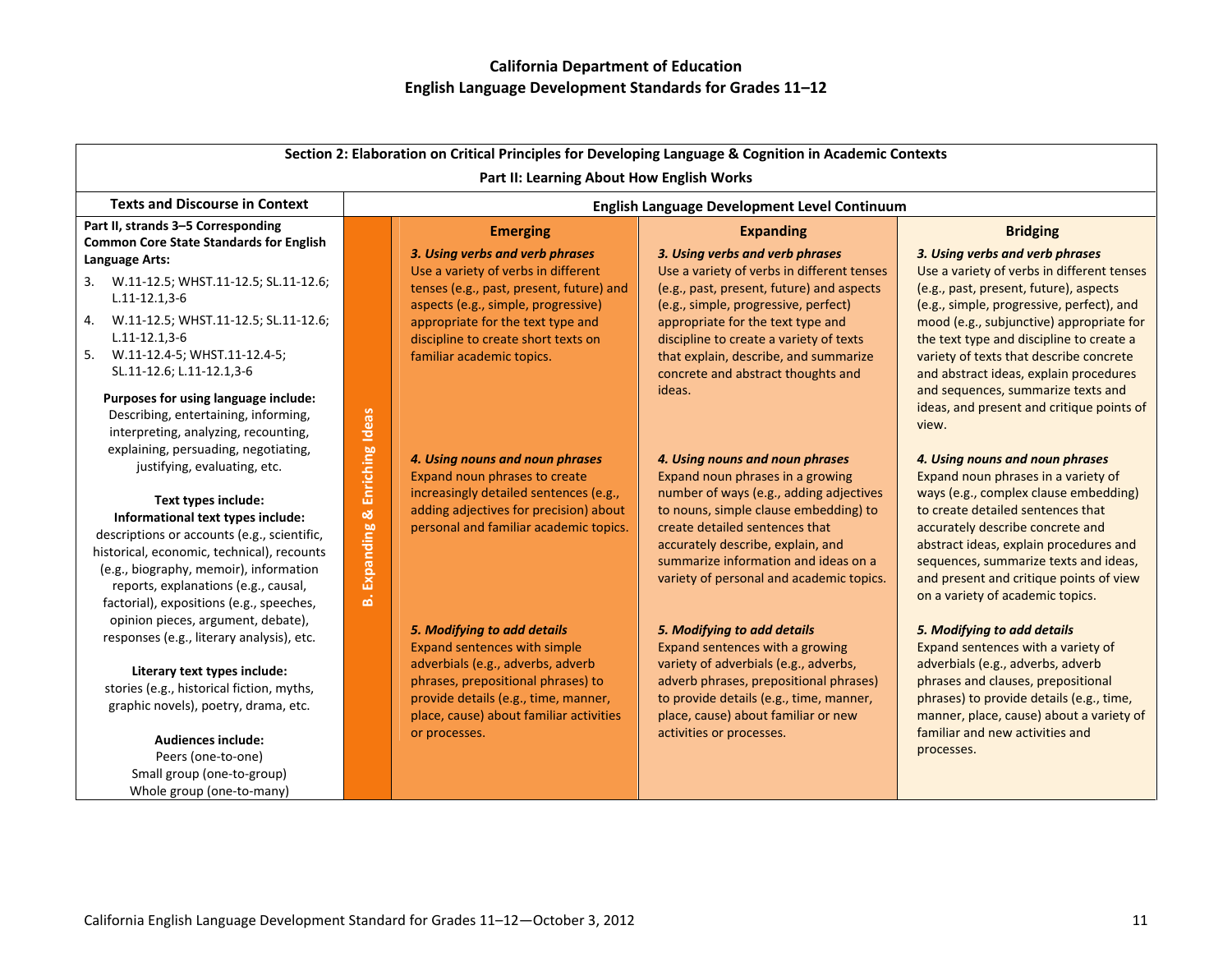Small group (one‐to‐group) Whole group (one‐to‐many)